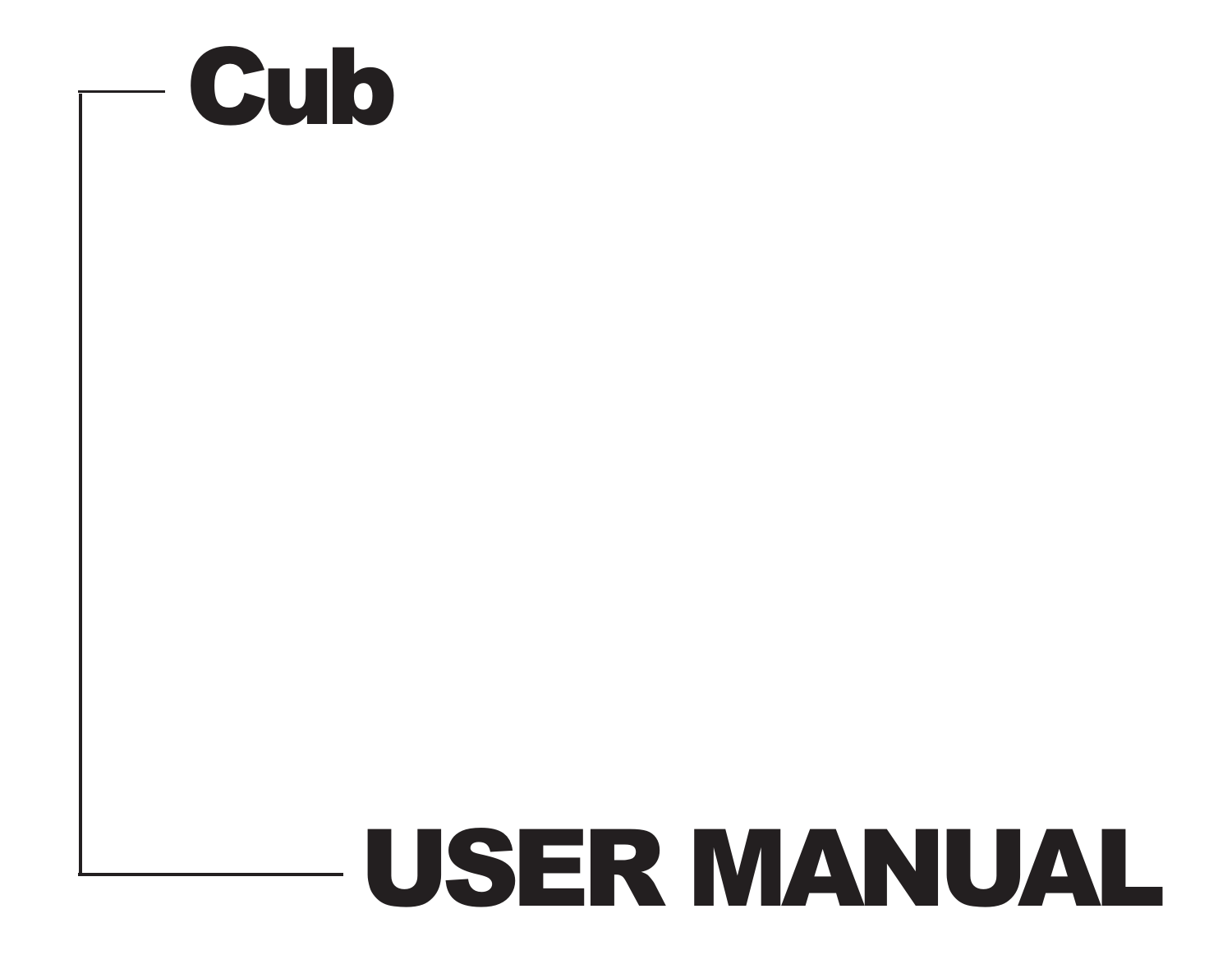$\epsilon$ 

## CAUTION <u>!</u>

**WARNING - Maximum input voltage is 12VDC.** Automotive voltages may exceed 12V causing damage to internal circuitry. Damage resulting from excessive input voltage is readily apparent and will not be covered under warranty. Units returned for warranty service that have damage resulting from excessive supply voltages will incur service charges.

**WARNING - Maximum antenna input signal is +15dBm (50mW).** Under no circumstances should the Cub be directly connected to an RF transmitter or be used in close proximity to a radio transmitter of more than 5 watts. Damage to the input amplifier circuitry is readily apparent and will not be covered under warranty. Units returned for warranty service that have damage to the input circuitry will incur service charges.

**This manual covers connection and operating instructions for the Optoelectronics Cub. The Optoelectronics Cub is covered under U.S. Patent Number 5,471,402.**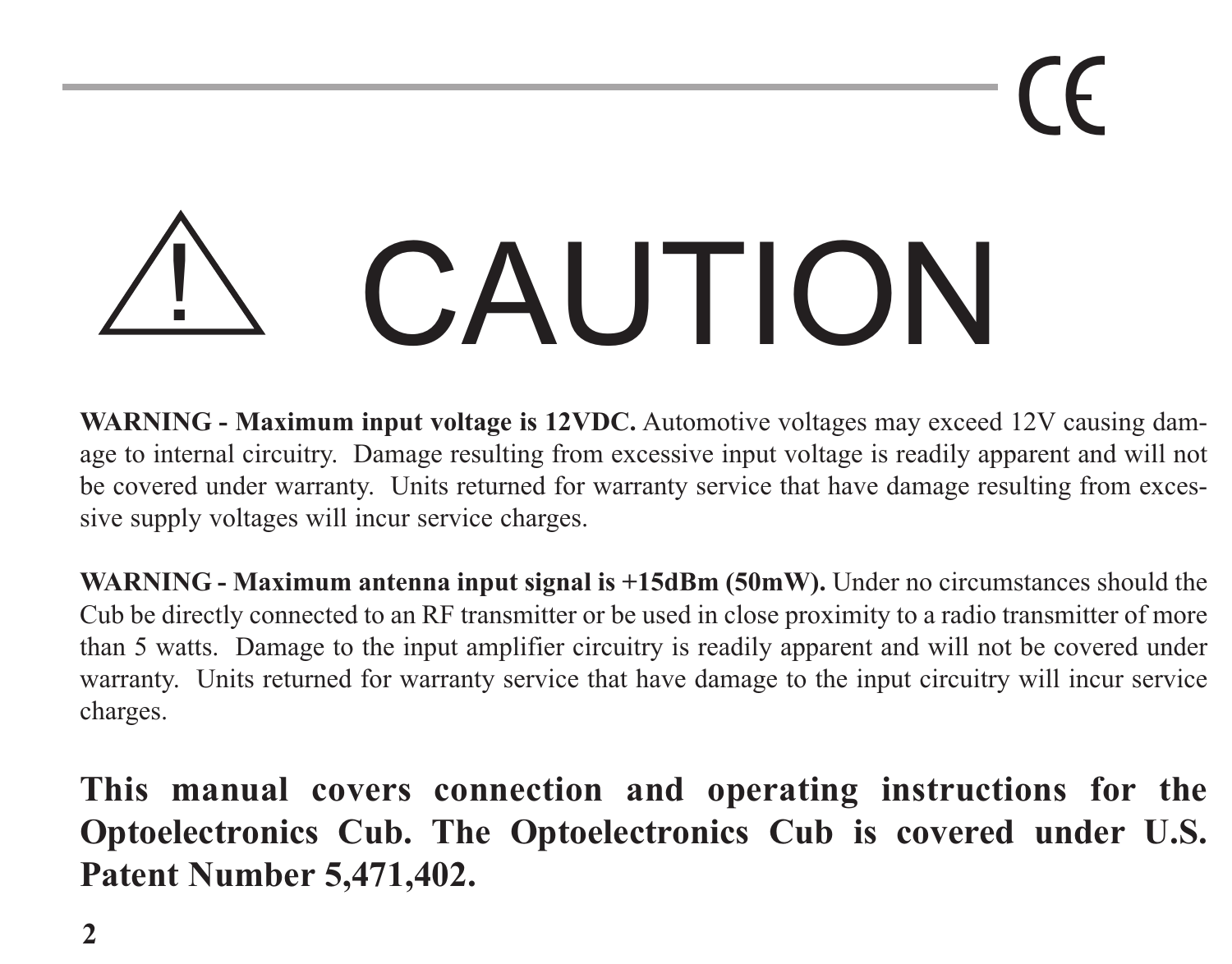| Front/Top Panel         |    |
|-------------------------|----|
| Operation               | 5  |
| Operation cont.         | 6  |
| Specifications          |    |
| Specifications cont.    | 8  |
| Accessories             | 9  |
| <b>Factory Warranty</b> | 10 |
| <b>Factory Service</b>  |    |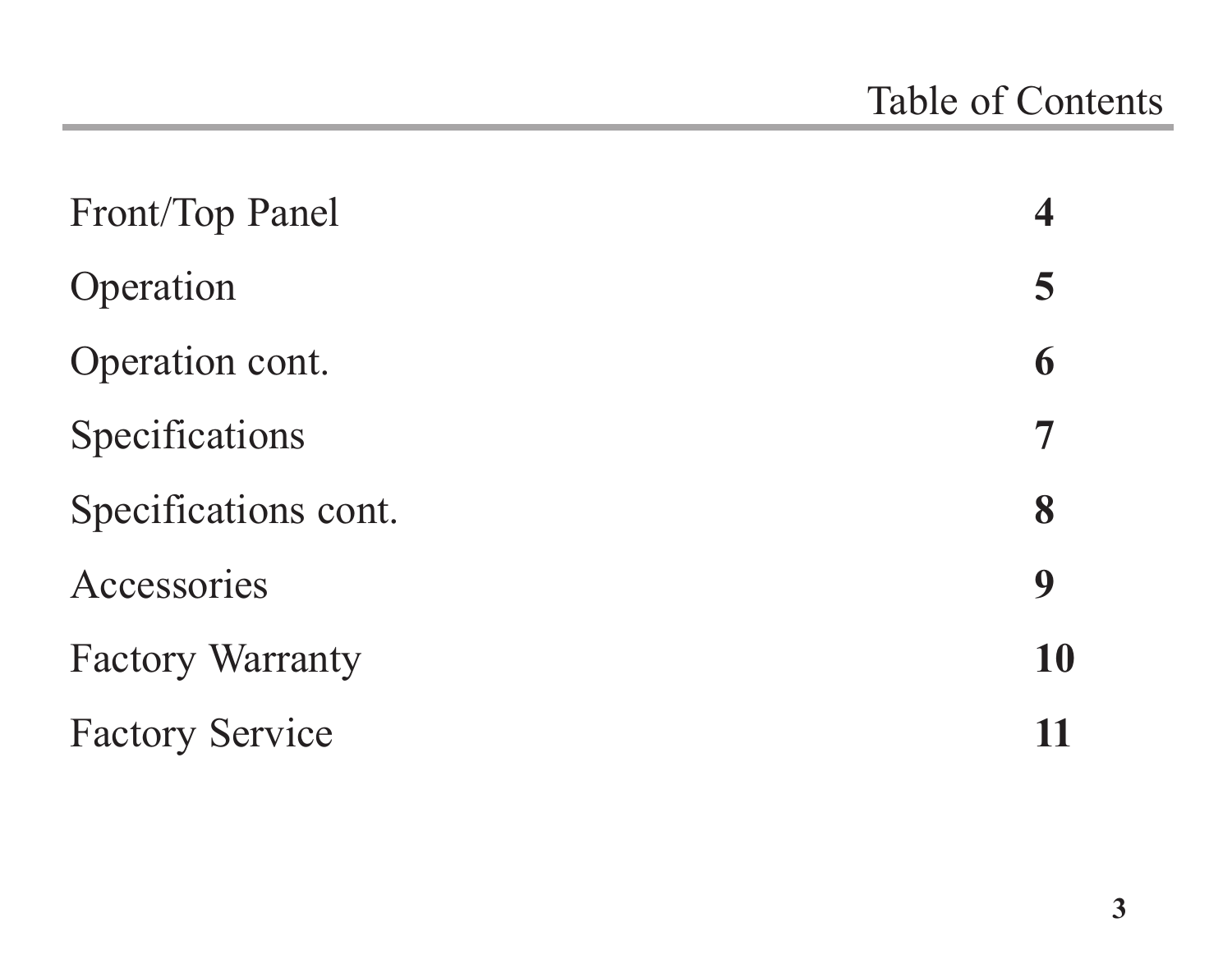### Front/Top Panel

#### **POWER ON/OFF**

Move the slide switch up to turn the Cub on.

#### **RANGE 2.8GHz/250MHz**

To count from 1MHz-2.8GHz slide the switch up to the 2.8GHz setting. To count from 1MHz-250MHz only slide the switch down to the 250MHz setting.

#### **FILTER/CAPTURE/NORMAL**

Slide the switch up the Filter/Capture setting to activate Filter mode. Press the gate button to activate Capture mode. Move the slide switch down to Normal setting to put it in Normal mode.

#### **ARM/GATE**

Press the Arm/Gate button to increase or decrease the display resolution. Press the Arm/Gate button when in Filter mode to activate Capture mode.

#### **Antenna**

50 Ohm BNC connector. Do not exceed +15dBm (50mW) signal to the antenna input. Please see our catalog or web site for antenna options. **www.optoelectronics.com**

#### **9-12VDC**

The connector labeled 9-12VDC on top of the Cub is used for accepting the plug from the supplied AC90 power adapter. The AC90 is a nominal 9VDC adapter. Plug the AC90 into the Cub to charge the unit. A full charge will take approximately 8-10 hours. The Cub will operate approximately 4-5 hours on a full charge.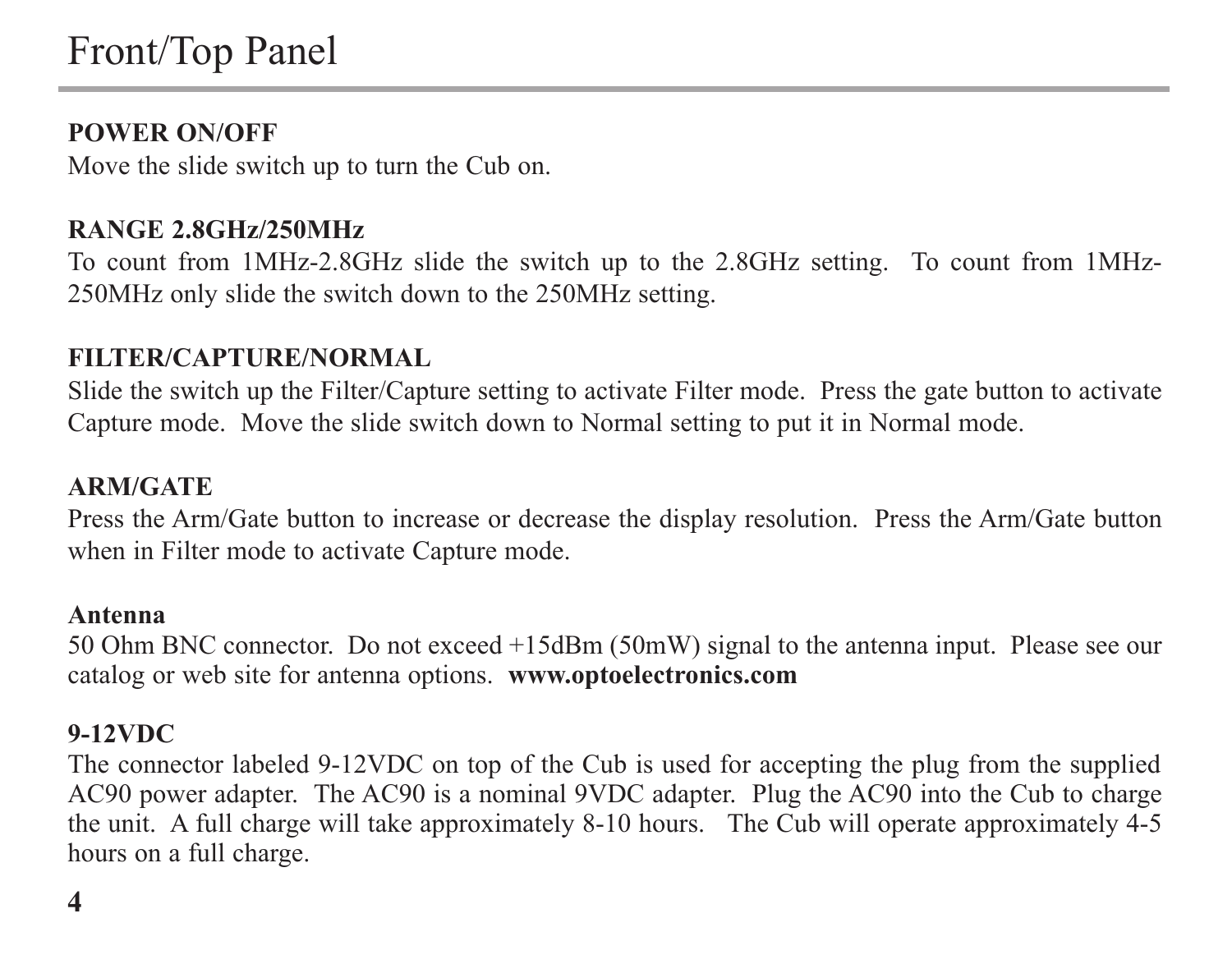#### **Charging the Cub**

Plug the supplied AC90 adapter into the top of the Cub for 8-10 hours to fully charge the battery pack. The unit should operate for 4-5 hours on a full charge. The unit may be turned on while the AC adapter is plugged in. Charging will occur with the unit on or off. If the battery becomes discharged a battery symbol with a line through it will be displayed on bottom of the display.

#### **Selecting a range**

The two ranges are as follows: 250MHz (switch down) for frequencies between 1MHz-250MHz 2.8GHz (switch up) for frequencies between 10MHz-2.8GHz

The 2.8GHz range covers all VHF and UHF communications. Leaving in this range may prove to be the most useful.

Selecting the 250MHz range is good if you require to count signals below 250MHz. The other advantage to this range is that it is faster to respond and gives more digits of resolution than in the 2.8GHz range.

#### **Using the Normal/Filter-Capture switch**

When the switch is in the Normal mode position the display will oscillate. The only time the display becomes stable is when the unit is actively counting a signal. When the carrier drops then the display begins to oscillate again displaying random background RF.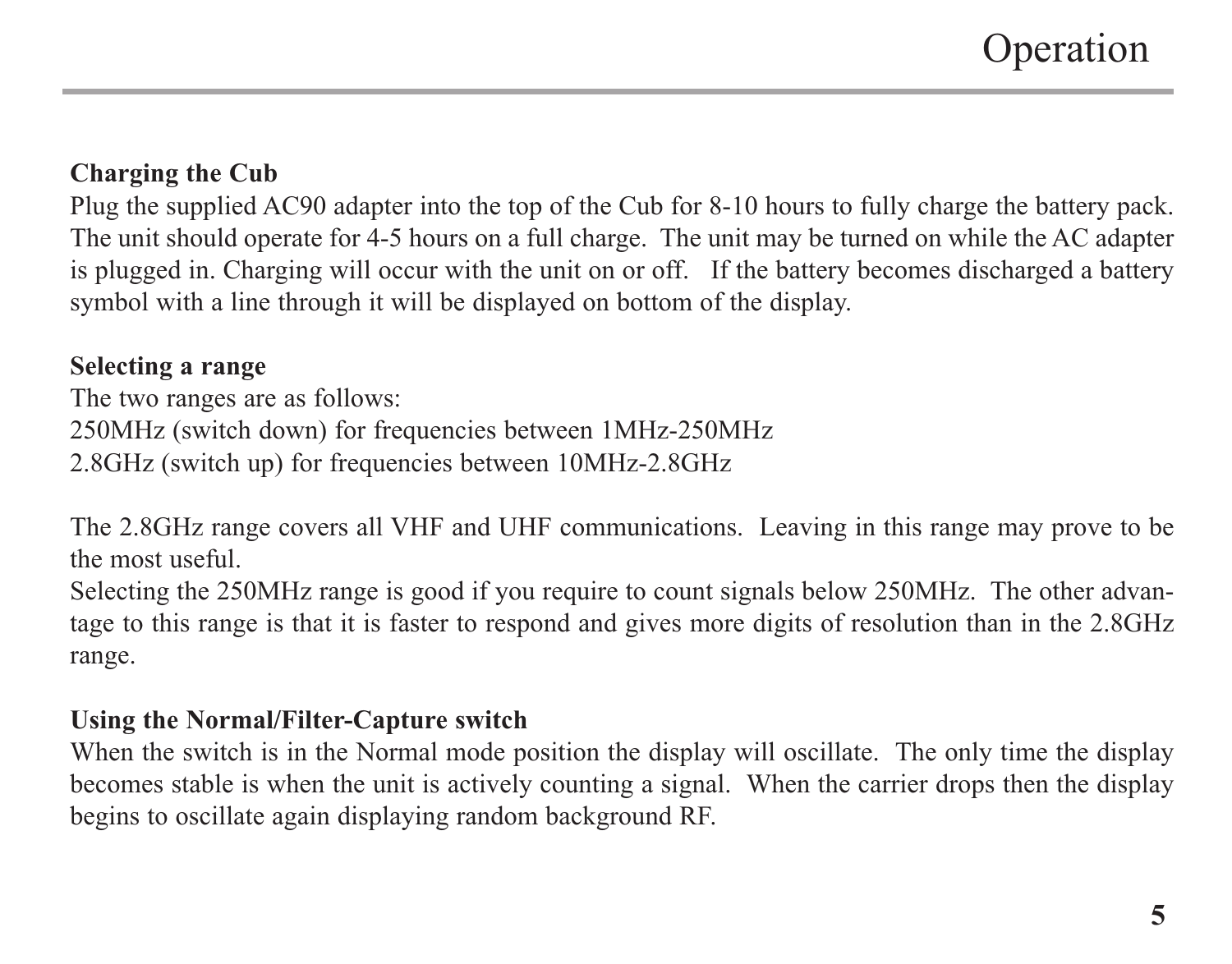When the switch is in the Filter/Capture setting the display no longer oscillates. When in filter mode the display will display the word FILTER at the top of the display. In filter mode only real measurements are displayed. The frequency will be displayed on the display even after the carrier is gone. If the unit captures another signal then it will over right the last frequency displayed.

To place the unit in capture mode press the Arm/Gate button when the unit is in Filter mode. The unit will display the word CAPTURE and it will also flash. When a frequency is captured in capture mode the frequency will lock on the display and cannot be over written by another frequency. The only way to clear the display is to move the switch down to normal mode and then back up to filter/capture mode. Repeat the process above to go from filter to capture mode.

#### **Selecting a gate time**

In normal mode press the arm/gate button to change the measurement time. A longer gate time means counting for a longer period of time and results in more digits displayed. The available gate times are shown on the following page.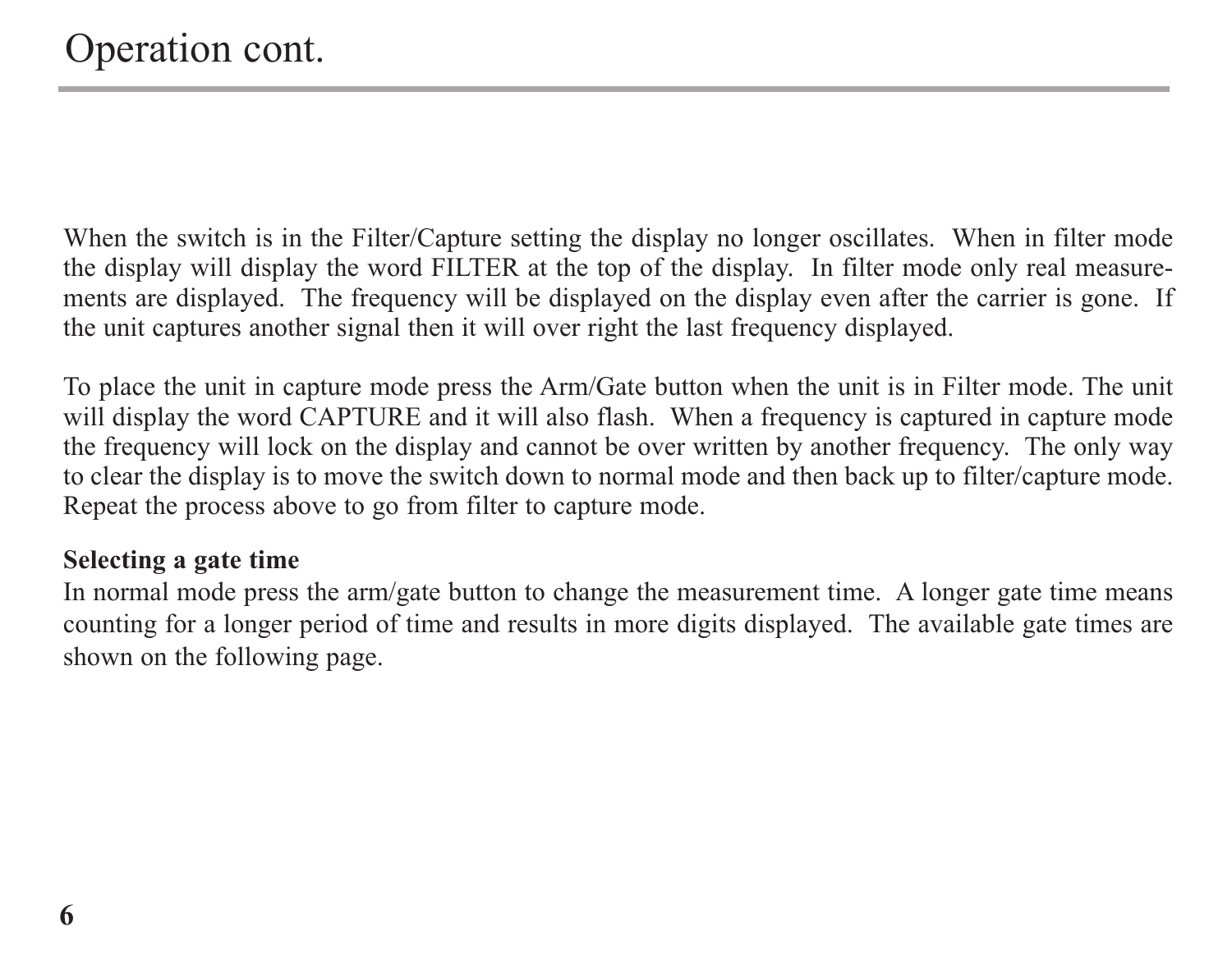#### **Frequency Display Resolution**

Least significant digit displayed (LSD) as a function of Gate Time and Range

| Range  | <b>Gate Time</b>   | Meas. Time        | <b>LSD</b> | <b>Sample Display</b> |
|--------|--------------------|-------------------|------------|-----------------------|
| 250MHz | 100us              | 13 <sub>m</sub> S | 10kHz      | 150.00                |
|        | 1 <sub>m</sub> S   | 13 <sub>ms</sub>  | 1kHz       | 150.000               |
|        | 10 <sub>ms</sub>   | 13 <sub>ms</sub>  | 100kHz     | 150,0000              |
|        | 100 <sub>ms</sub>  | 110mS             | 10Hz       | 150.00000             |
|        | 1S                 | 1S                | 1Hz        | 150.000000            |
| 2.8GHz | 6.4 <sub>m</sub> S | 13 <sub>ms</sub>  | 10kHz      | 2000.00               |
|        | 64 <sub>ms</sub>   | 75 <sub>ms</sub>  | 1kHz       | 2000.000              |
|        | 640mS              | 640mS             | 100Hz      | 2000.0000             |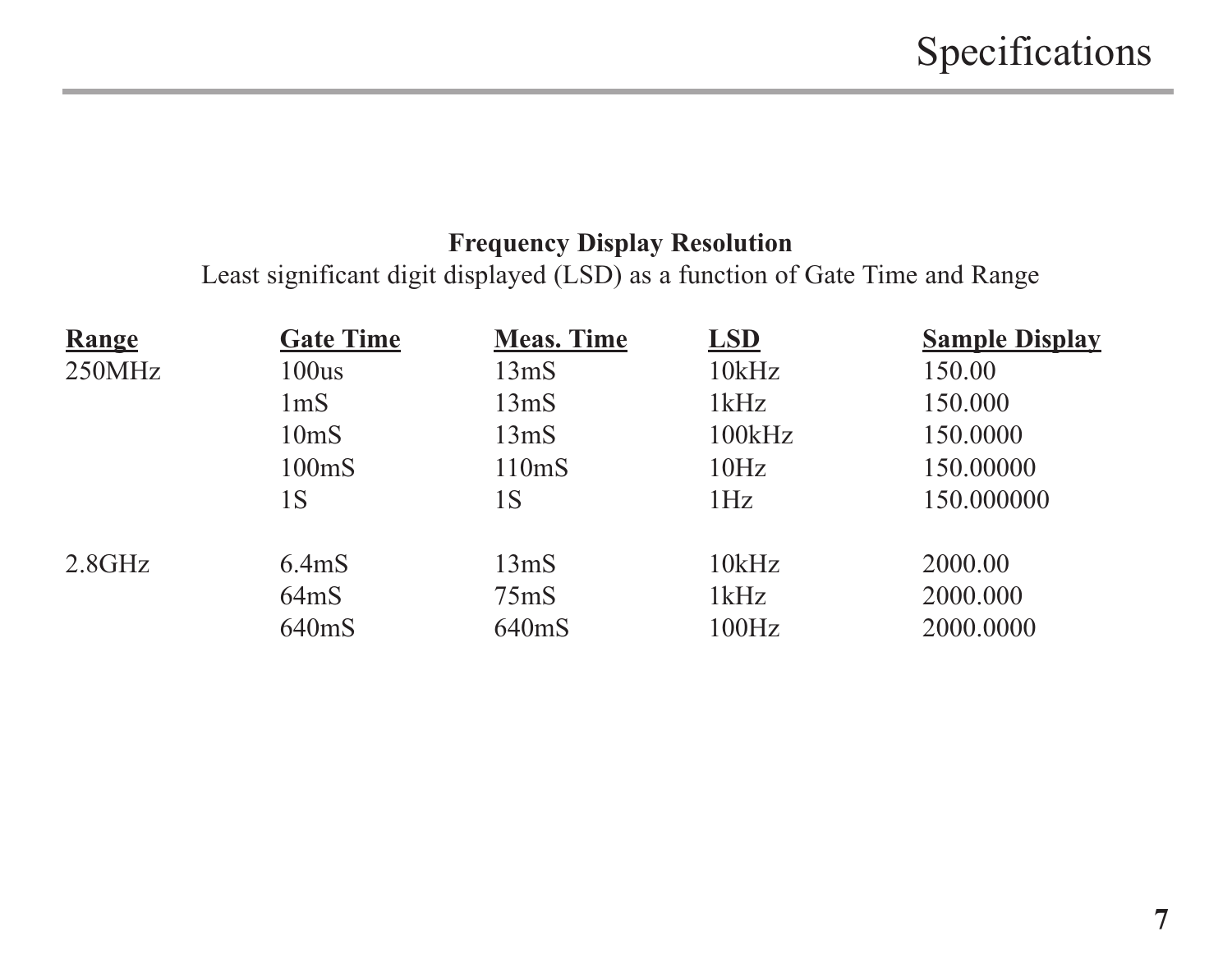## Specifications cont.

| Impedance:                                                                                                                                                              | 50 Ohm VSWR <2:1                                                                                                                                                                                                                                                                                                                         |                       |
|-------------------------------------------------------------------------------------------------------------------------------------------------------------------------|------------------------------------------------------------------------------------------------------------------------------------------------------------------------------------------------------------------------------------------------------------------------------------------------------------------------------------------|-----------------------|
| Range:<br>10MHz<br>27MHz-150MHz<br>450MHz-800MHz<br>1GHz<br>2GHz<br>2.8GHz                                                                                              | <b>Sensitivity:</b><br>15mV<br>2mV<br>3mV<br>3mV<br>50 <sub>m</sub><br>100mV                                                                                                                                                                                                                                                             |                       |
| <b>Maximum Input:</b>                                                                                                                                                   | $50V$ AC + DC                                                                                                                                                                                                                                                                                                                            | +15dBM, 50 milliwatts |
| Display:<br>Timebase:<br>Size:<br>Weight:<br><b>Battery:</b><br><b>Operating Time:</b><br><b>Charging Time:</b><br>Power:<br><b>Power Connector:</b><br><b>Cabinet:</b> | 9 digit LCD. Decimal at MHz point<br>10MHz setable to +/- 1ppm (Option .5ppm TCXO)<br>$3.7"$ x H x 2.75"W x 1.2" D<br>8.5 oz<br>Internal shrink wrapped 4 cell AA NiCad<br>Approximately 5 Hours<br>Approximately 8 hours<br>9-12VDC AC90 adapter supplied<br>2.1 mm coax, center positive<br>Stamped aluminum with black painted finish |                       |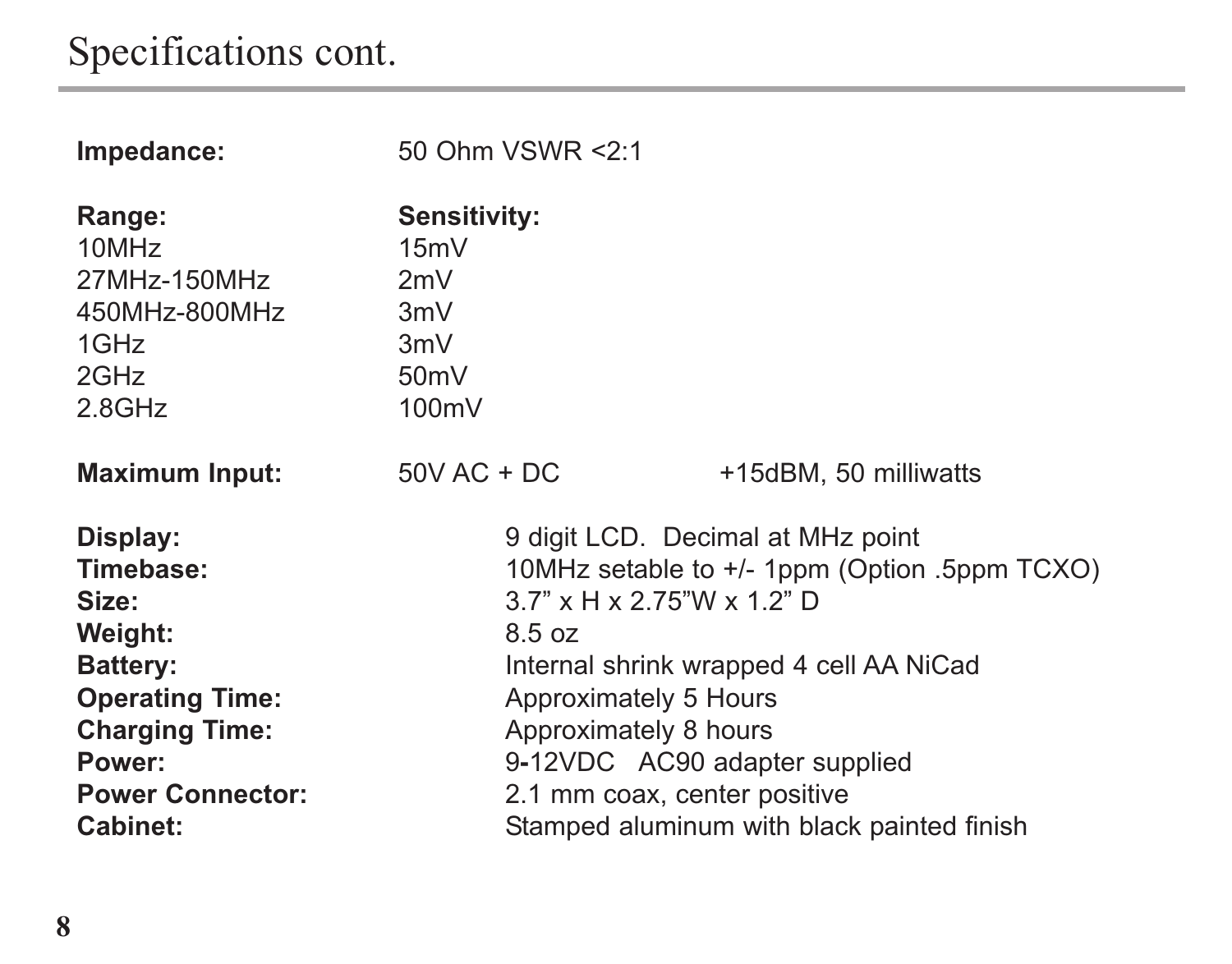#### **ANTENNAS**

The small dual band, VHF/UHF, DB32 antenna is a very good multi-purpose antenna capable of picking up a very wide range of frequencies from 100MHz to 2GHz. There are other antennas available that are useful for specific frequency ranges.

RD27 26-150MHz RD150 144-165MHz RD440 440-480MHz RD800 500MHz-1GHz RD2400 2400-2500MHz. BB85 100MHz-2GHz Cell Lock824MHz-2GHz TA100S 100MHz-600MHz

#### **FILTERS**

The N100 FM broadcast notch filter will remove the influence from local FM stations.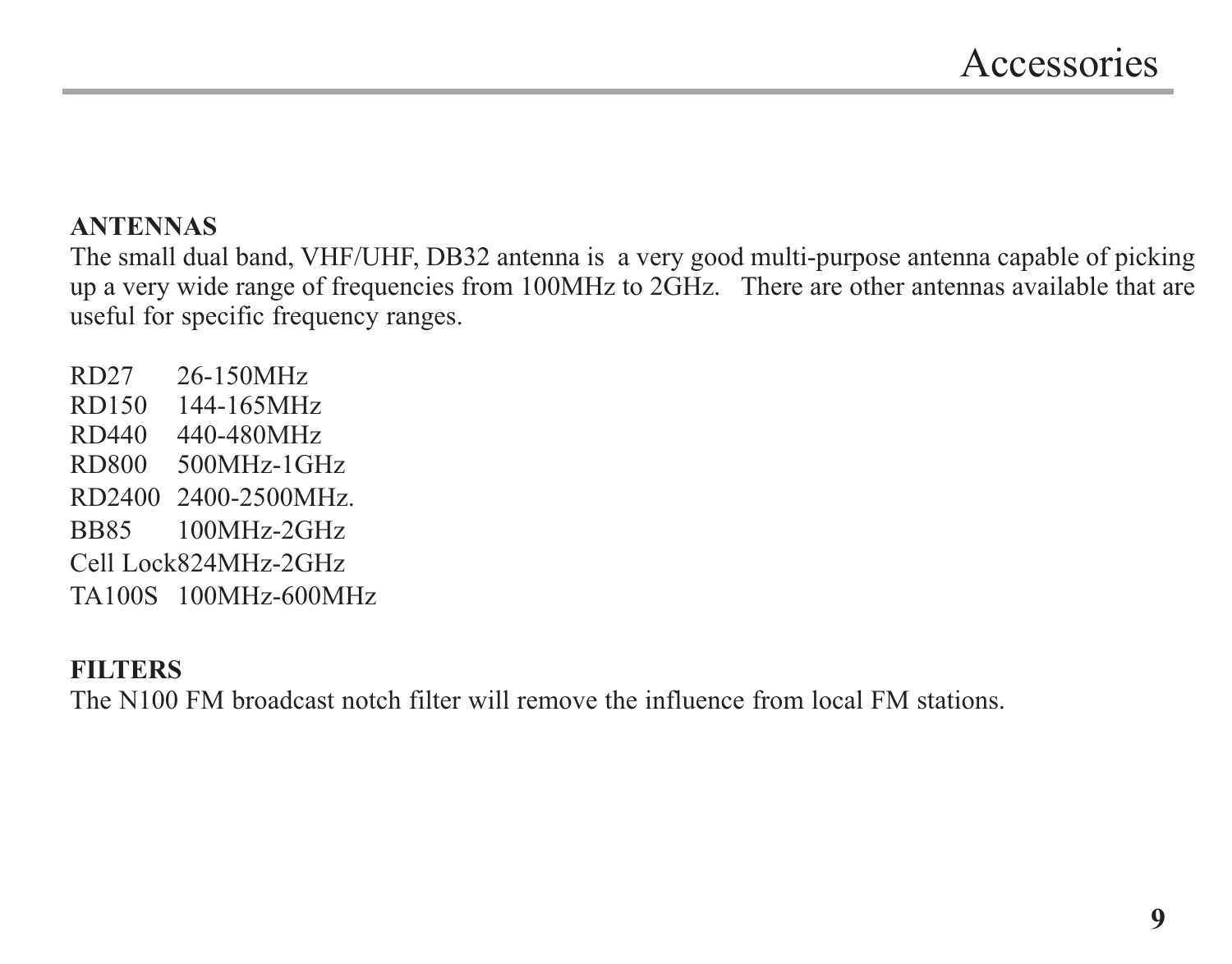#### **PRODUCT WARRANTY**

Optoelectronics, Inc. warrants all products and accessories for one (1) year against defects in materials and workmanship to the original purchaser. Products returned for warranty service will be repaired or replaced at Optoelectronics' option.

Specifically excluded are any products returned under this warranty that upon examination, have been modified, had unauthorized repairs attempted, have suffered damage to the input circuitry from the application of an excessive input signal, have suffered damage to the charging circuitry or internal batteries from the application of excessive voltage, or show other evidence of misuse or abuse. Optoelectronics reserves sole right to make this determination.

No other warranties are expressed or implied, including but not limited to the implied warranties of merchantability and fitness for a particular purpose. Optoelectronics, Inc. is not liable for consequential damages.

#### **WARRANTY**

Products under warranty must be returned, transportation prepaid, to Optoelectronics' service center. All parts replaced and labor performed under warranty are at no charge to the customer.

#### **NON-WARRANTY**

Products not under warranty must be returned, transportation prepaid, to Optoelectronics' service center. Factory service will be performed on a time and materials basis at the service rate in effect at the time of repair. A repair estimate prior to commencement of service may be requested. Return shipping will be added to the service invoice and is to be paid by the customer.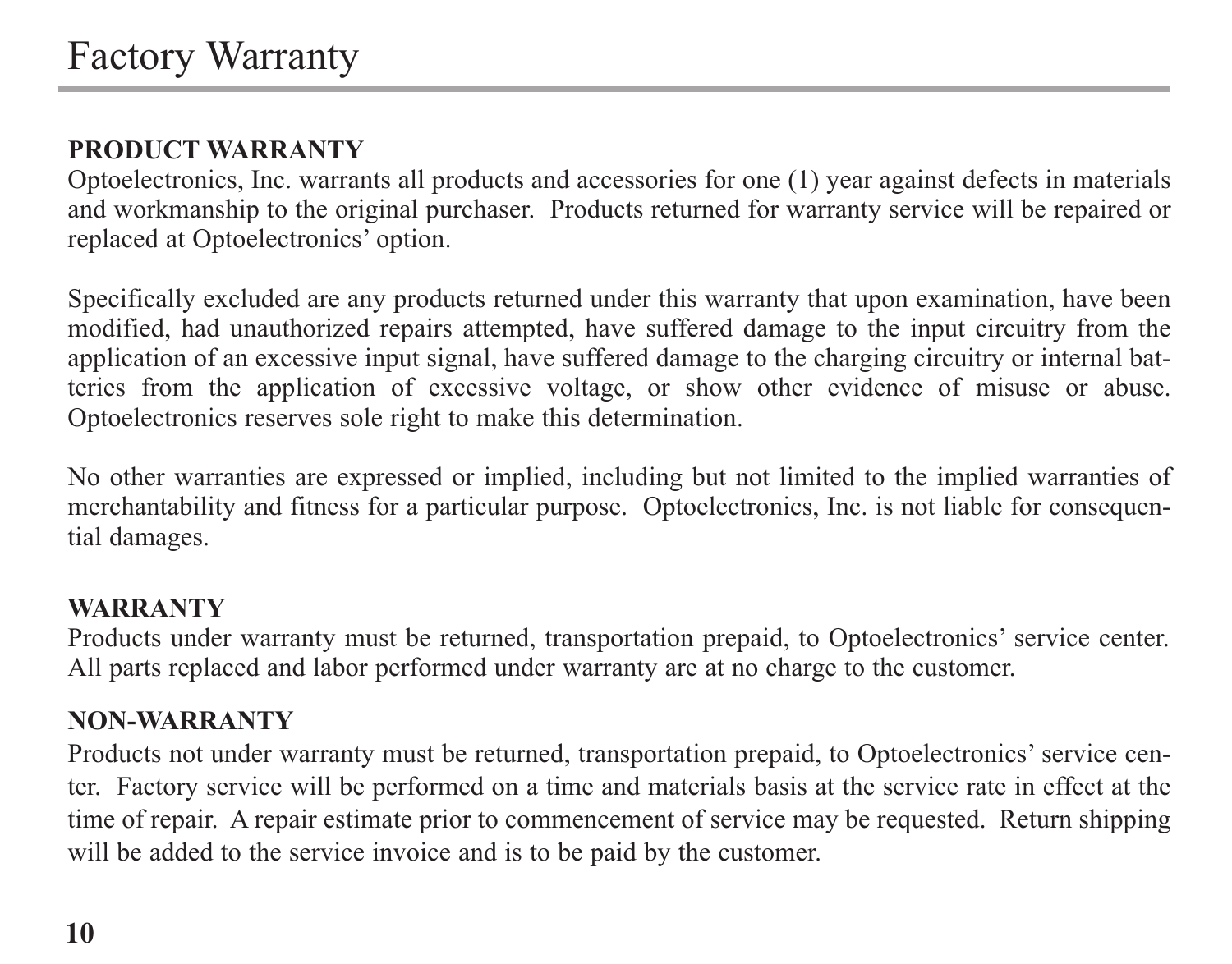#### **RETURN POLICY**

The Optoelectronics Service Department will provide rapid turnaround of your repair. No return authorization is required. Enclose complete information as follows:

- 1. Copy of sales receipt if under warranty.
- 2. Detailed description of problem(s).
- 3. Complete return address and phone number (UPS street address for USA).
- 4. Proper packaging (insurance recommended). Note: Carriers will not pay for damage if items are improperly packaged.
- 5. Proper remittance including return shipping, if applicable (Visa/MasterCard number with expiration date, Money Order, etc.). Note: Personal checks are held for a minimum of two weeks before shipment.

| Address all items to: | Optoelectronics, Inc.                                                                  |
|-----------------------|----------------------------------------------------------------------------------------|
|                       | Service Department                                                                     |
|                       | 160 West Camino Real #233                                                              |
|                       | Boca Raton, FL 33432                                                                   |
|                       | If in question, contact the factory for assistance. Service Department: (954) 642-8997 |

ssistance. Service Department Monday - Friday 8:30 AM to 5:00 PM Eastern Time.

The Optoelectronics logo is a registered trademark of Optoelectronics, Inc. Copyright 2008 ICOM and AOR are registered trademarks. Optoelectronics, Inc.